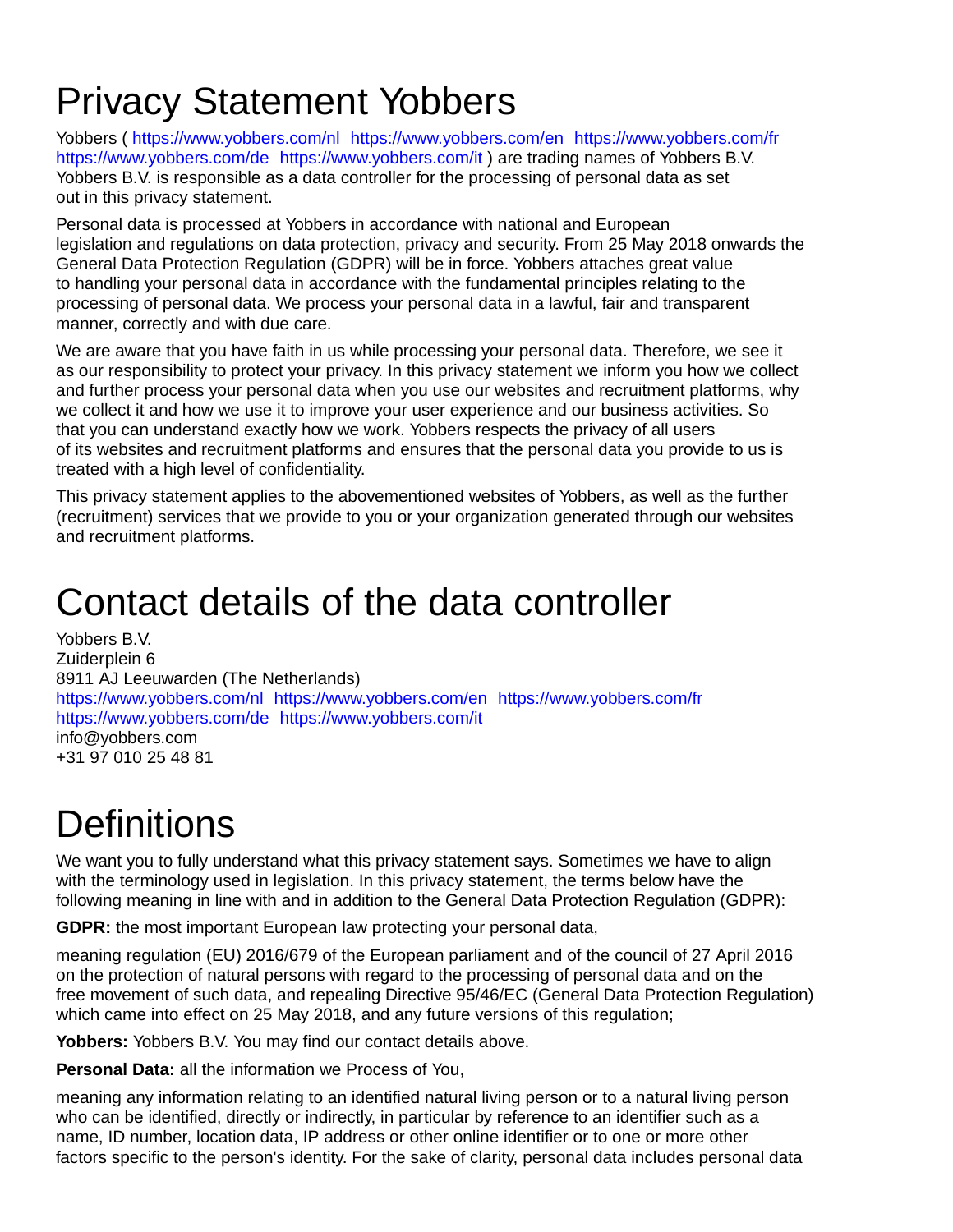that is publicly available and excludes personal data that has been irreversibly anonymized so it is no longer possible to re-identify a data subject from the information, taking into account all means likely and reasonably to be used by the Controller or anyone else to re-identify them;

**You:** You, as a data subject, meaning you are either:

(i). A jobseeker, (interested in) using our websites and recruitment platforms, or; (ii). Acting on behalf of an employer who uses our websites and recruitment platforms or with whom Yobbers has an agreement for the use of our other services, and/or; (iii). A website visitor.

meaning that you are the natural person to whom the personal data relates that we are processing;

**Data Controller** : we as Yobbers, being the entity who is responsible for processing your personal data,

meaning a natural or legal person or an organization which alone or jointly with others determines the purposes for which personal data is processed and the means by which personal data is processed;

**Processor or Third Party** : other entities, besides Yobbers, involved in processing your personal data,

meaning: (i) a natural or legal person or an organization that processes personal data on behalf of Yobbers, whilst not being part of the legal structure of Yobbers; or, (ii) a natural of legal person that processes personal data in the role of a separate and independent data controller, whilst not being part of the legal structure of Yobbers.

**Processing:** everything we do with your personal data,

meaning any operation or set of operations which is performed on personal data or on sets of personal data, whether or not by automated means, such as collection, recording, organization, structuring, storage, adaptation or alteration, retrieval, consultation, use, disclosure by transmission, dissemination or otherwise making available, alignment or combination, restriction, erasure or destruction;

**Supervisory Authority:** Your national/local data protection watchdog, whose purpose is fighting against privacy infringements,

meaning any competent public body responsible for monitoring and enforcing compliance with applicable (European) privacy law including at least the entities referred to in article 51 GDPR;

**EEA:** the European Economic Area,

meaning the member states of the European Union, Iceland, Liechtenstein, Norway and Switzerland.

### Personal data that we process

We process your personal data as you use our services, such as our recruitment platform, and/or because you provide us these data.

Below you can find an overview of the (personal) data that we process:

- **For jobseekers** : First name(s), surname, residential address, town/city, postal code, gender, date of birth, curriculum vitae (such as previous employment experiences), diplomas, (personal) email address, (personal) telephone number; nationality, education information and any other information you provide to us, amongst other, in your curriculum vitae.
- **For employer representatives** : company name, contact's surname, contact's first name(s), company address, location, postal code, (business) e-mail address, (business) telephone number.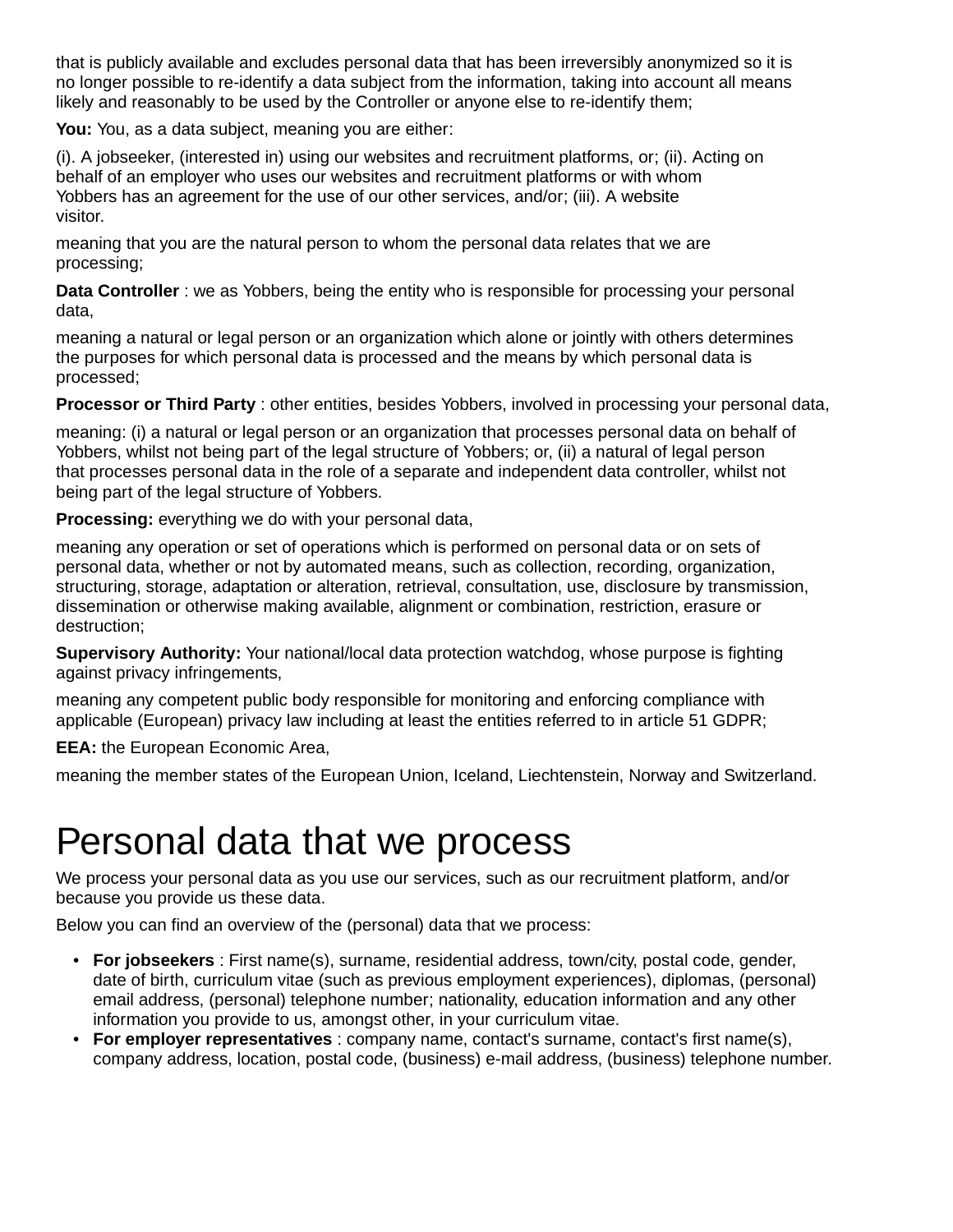- **Other types of personal data** as far as:
	- **(i) Required by law.** For example, transferring personal data to governmental bodies, such as the police, inspection- or tax authorities and/or to comply with bookkeeping (tax) laws and regulations applicable to legal entities; or,
	- **(ii) You provided consent.** For example, when you choose to accept that we place cookies on your computer hardware; or,
	- **(iii) You voluntarily provided additional personal data.** For example, when registering on our websites, as a jobseeker, you can choose to create your profile with (data from) your social media profile (facebook, linkedin, google etc). This is not mandatory as you are free to decide to create your profile manually.

**We do not intend to process special categories of personal data and/or sensitive personal data**. It may occur that we indirectly store your personal data relating to, for example, the situation where you performed charity work or worked as a volunteer at a church, political party or trade union. But this takes place because we process your CV in order to create your profile and/or link you to a potential employer and such information will be captured as work experience. We than process that data to have a general impression of your employment history. The fact that this might happen to say something about your possible religion, political views or trade union membership is irrelevant to us. Seen in that context and for that purpose, we do not process any special categories or personal data.

### Purpose of this processing of personal data

We process information, including personal data to:

- Map supply and demand on the labour market:
- Provide you with the opportunity to create your own personal profile as a jobseeker and making the database with these jobseeker profiles available to employers through our recruitment platforms;
- Provide employers with a platform on which they can upload open vacancies and make the database with these open vacancies available to jobseekers through our recruitment platforms;
- Provide job search and recruitment services to jobseekers and employers when using our websites and our recruitment platforms;
- Match you, as a jobseeker, to outstanding vacancies from our clients (and possibly your next employer);
- Provide jobseekers with general information about working abroad;
- Sending the digital version of the Yobbers newsletter;
- Sending the digital version of the matching mail;
- Collect anonymous statistical data for (potential) clients.
- Train our personnel and to improve the quality of our services and conversations with you. For this purpose, recordings of telephone conversations you have with us may be used. A trainer will listen to the recorded telephone conversation and discuss with our employee what is going well and what could be improved.

Furthermore, we collect automatically generated data. This data processing activity is described later in this privacy statement.

### Legitimate grounds for the processing of personal data by Yobbers

At Yobbers, we only process personal data as a data controller if one or more of the following legitimate grounds of the GDPR apply:

**A**. You gave clear consent for the processing activity,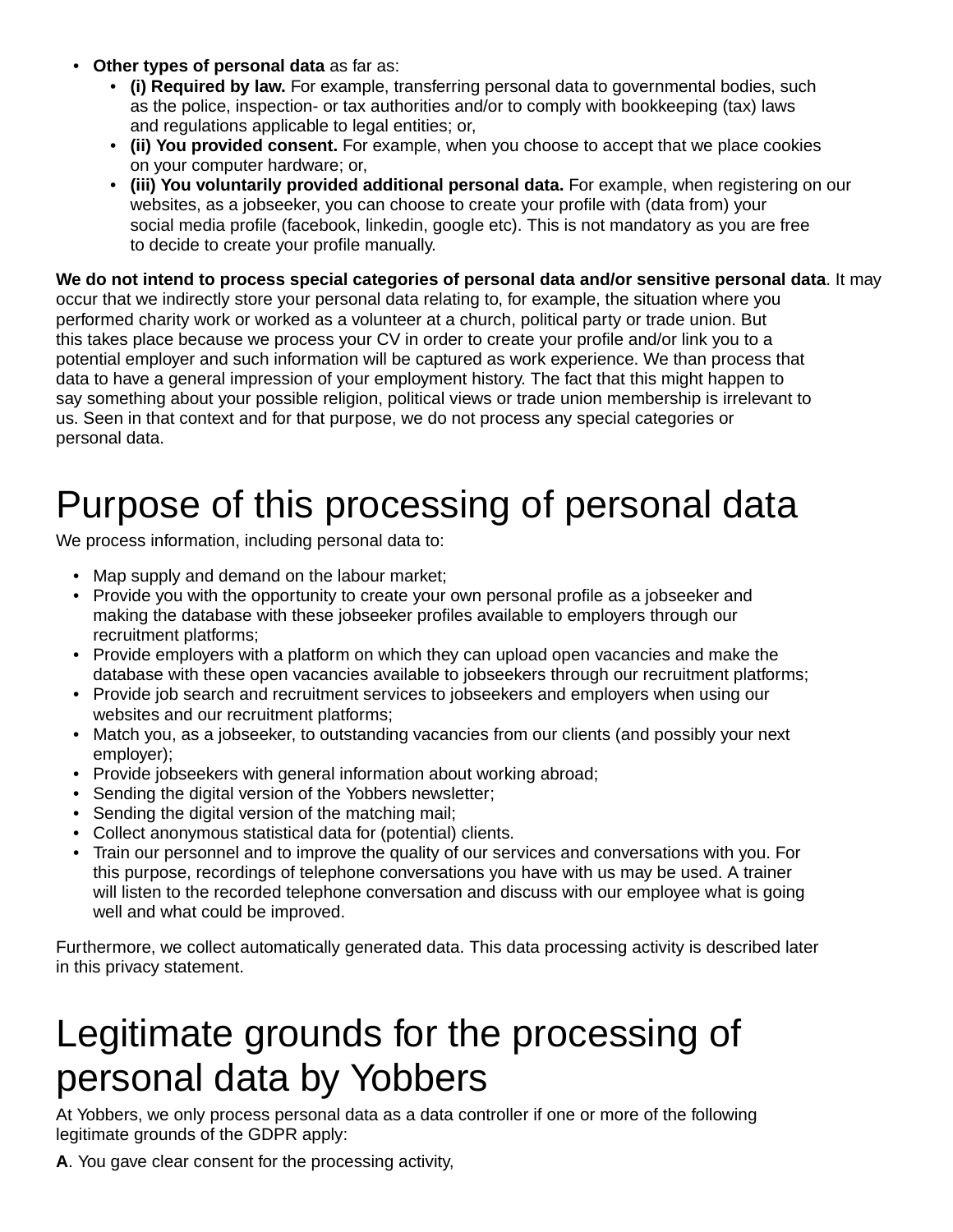meaning that personal data can be processed if you have given freely, specific and informed consent.

Yobbers makes it possible for you to withdraw previously granted consent at any time. Withdrawing such previously granted consent will not affect the lawfulness of the processing activities that took place immediately prior to the moment the consent was withdrawn.

Processing activities for which your consent is required include, for example:

- sending newsletters to you and provide you with updates on our services and product portfolio;
- use of specific (non-functional, non-analytical) cookies on Yobbers' websites.

**B**. Processing your personal data because you and Yobbers have (or could enter into) a contract,

meaning that the processing is necessary for the performance of an agreement to which you are a party or for taking pre-contractual actions requested by you and which are necessary for entering into a possible agreement.

Processing activities we perform based on this legitimate ground are, for example:

- Provide you with the opportunity to create your own personal profile as a jobseeker and making the database with these jobseeker profiles available to employers through our recruitment platforms;
- Provide employers with a platform on which they can upload open vacancies and make the database with these open vacancies available to jobseekers through our recruitment platforms;
- Processing your requests, as a jobseeker or employer for more information about Yobbers' services and product portfolio.

In order to use the Yobbers services and recruitment platforms, jobseekers must create an account as described on our websites. Completing the process of creating an account, for which your personal data is required, is part of the agreement between you as a jobseeker and Yobbers. If you do not complete the process of creating an account (part of which is also uploading your cv), we cannot grant you access to our recruitment platform as a jobseeker and you will not be able to apply on the outstanding vacancies posted by employers.

**C**. Processing your personal data is mandatory according to applicable law,

meaning that the processing activity is necessary in order to comply with a legal obligation to which Yobbers is subject.

Processing activities we perform based on this legitimate ground are, for example:

- transferring personal data to governmental bodies, such as the police, inspection- or tax authorities, as is the case when we suspect fraudulent activities or other criminal offences;
- bookkeeping (tax) laws and regulations applicable to legal entities, as well as (internal) auditing.

**D**. Processing your personal data in the pursuance of a legitimate interest of Yobbers,

meaning that the processing is necessary for legitimate interests pursued by Yobbers or by a third party, except where such interests are overridden by your interests or fundamental rights and freedoms which require protection of personal data.

Processing activities we perform based on this legitimate ground are, for example:

- general customer relationship management, communication and information provision, such as answering your questions or requests regarding IT-issues;
- IT-security and preventing illegitimate access to our (IT-)assets and investigating fraud and/or other (suspected) criminal offences;

## Analytics and/or internet data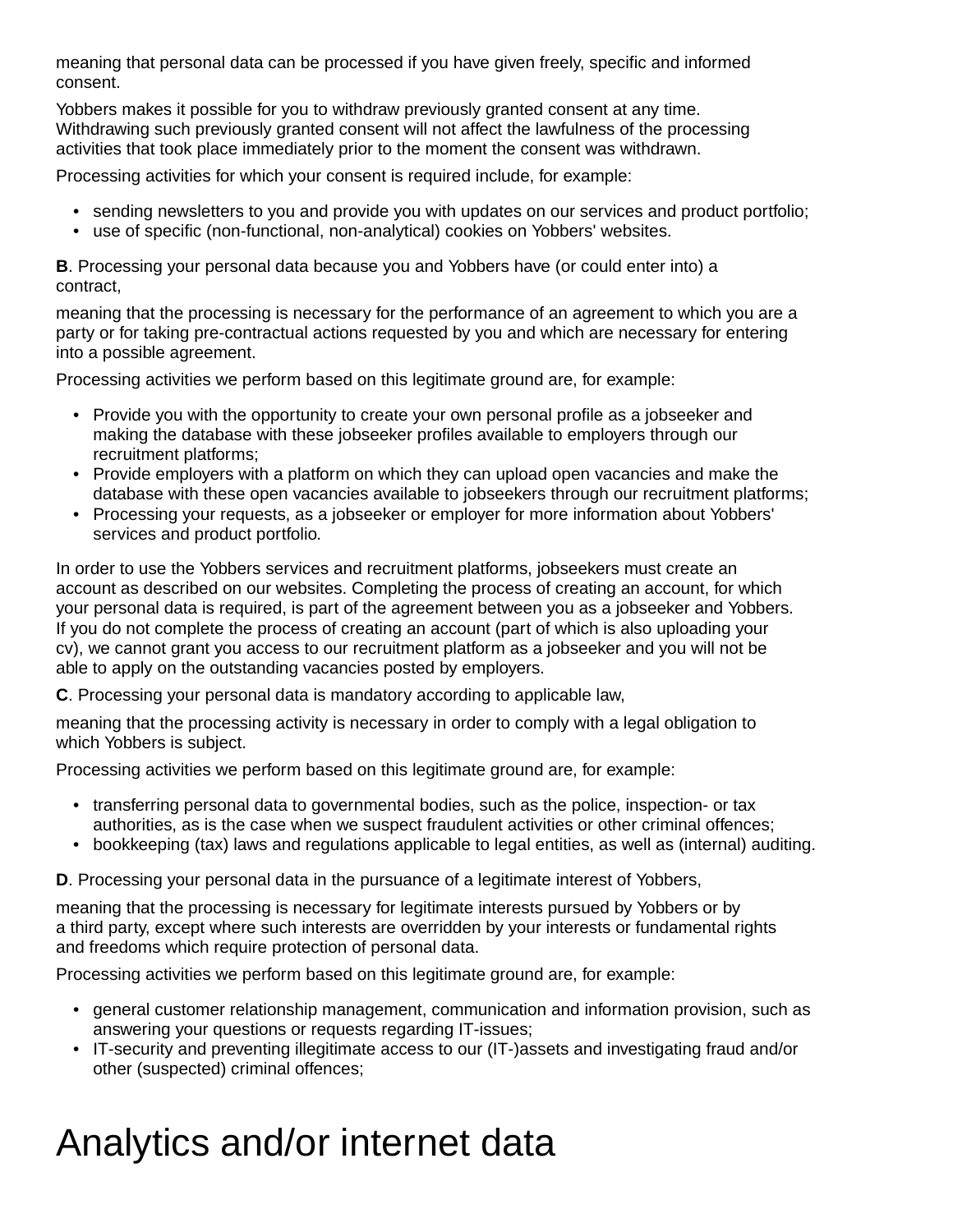Yobbers uses automatic generated data for statistical purposes, as well as for the protection and improvement of the work, services and the websites of Yobbers. This information is provided to third parties provided they are processed on an aggregated level and not personally identifiable to you, the user of our websites and recruitment platforms.

The Yobbers websites automatically collects certain non-directly identifiable information about the visitors of its websites, including the Internet Protocol (IP) address of the computer from visitors, date and time of access to the website, the internet address of the website from which the visitor is redirected to the website of Yobbers, the IP address of the Internet Service Provider of the visitor, the visitor's operating system, the parts, information and pages of the website that the visitor has visited and/or viewed, as well as the material forwarded or downloaded by the visitor of the websites.

We use Google Analytics on our websites. This is a piece of software we deploy to collect statistics on visitor numbers, visited web pages and traffic sources and to run reports. The purpose of this is to improve the Yobbers websites for visitors and to give us insight into how our website is performing.

These statistics are not used by Yobbers to create insights on the level of an individual person. We are in theory able to identify you as an individual from this dataset based on identifiers such as user-id, which we share with Google. However, Yobbers does not process personal data for in this context to create insights for each and every person individually, as the data is available to us on an aggregated level, and that is how it creates value for us. The information that you enter and upload via our websites, for example in our contact form or the content of your cv, is never processed in Google Analytics. When you visit our websites, your web browser automatically shares your IP address and the URL of the webpage you visit with Google. With regard to this processing of personal data, Google is the controller within the meaning of article 4 (7) GDPR. Yobbers has no role whatsoever in these processing activities.

Information regarding the processing activities performed by Google can be found [here.](https://policies.google.com/technologies/partner-sites)

### Purpose of the processing analytics and/or internet data

This technical information is used for the management of the website and for improvement of the website and services of Yobbers. In addition, this data can be used for historical, statistical or scientific purposes. This information may be passed on to third parties in so far as it is not personally identifiable to you.

## Automated decision making

We do not take decisions on the basis of automated processing or technologies on matters that may have (considerable) impact on people, such as the assessment whether or not to match you, as a jobseeker, to the vacancy of an employer. We are talking about decisions taken by computer programs, algorithms or IT-systems, without any human (for example, one of our employees) interference.

### How long we store personal data

We will retain your personal data no longer than is strictly necessary to the purposes for which your information is collected. If you are a jobseeker and no longer wish to use our services, you can simply decide to delete your account. We will process such request for account deletion right away, but due to our internal data recovery procedures it may occur that certain account information is still retained on back-up hardware equipment for a maximum of 4 years. After that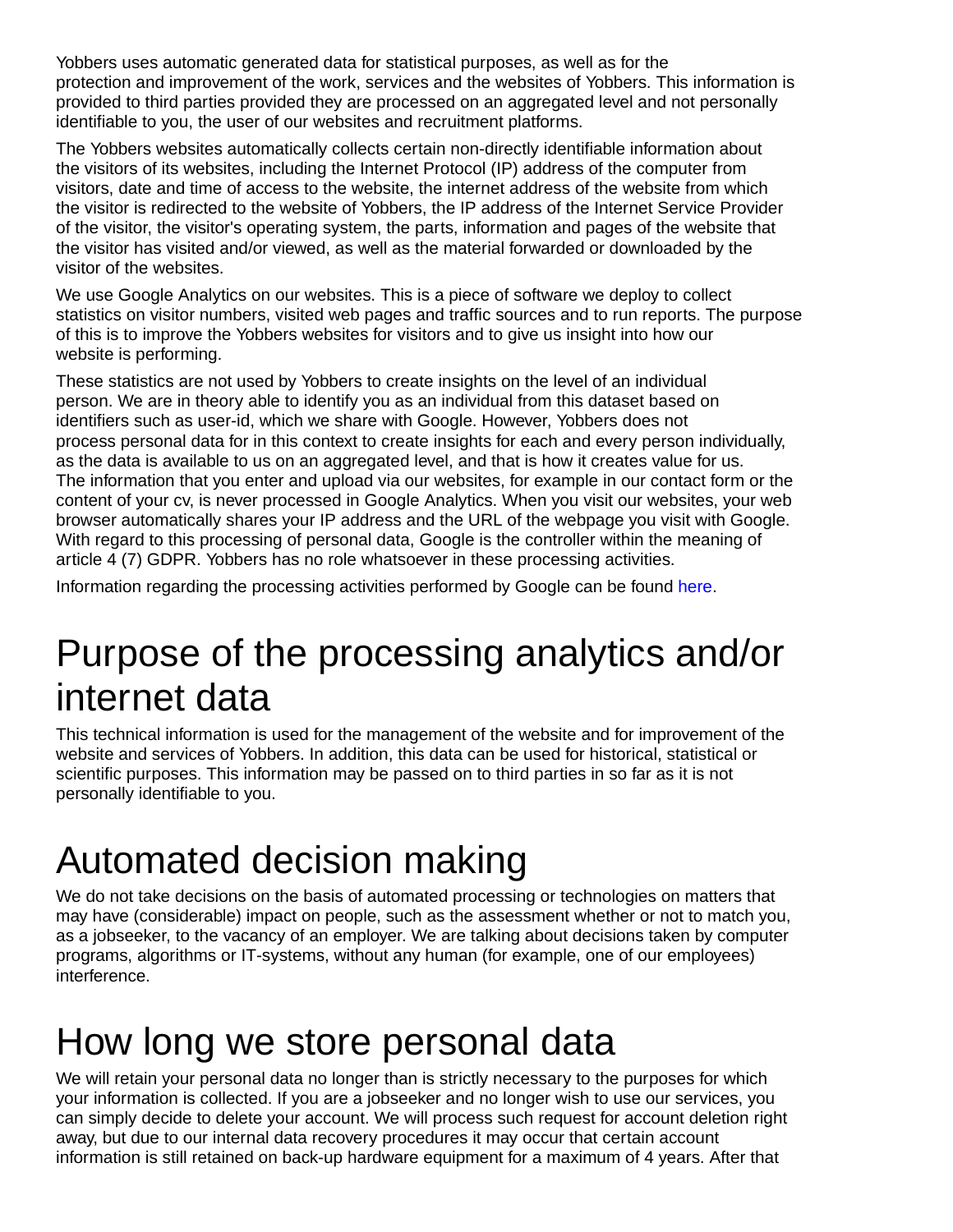period, your account, including all personal data contained therein, will be fully removed.

Other personal data shall be retained no longer than necessary for the purpose for which it was collected, for the exercise of legal tasks and fulfilling legal obligations or the execution of agreements (think of limitation periods), but of course, in accordance with the applicable legal retention periods.

As an example: we are legally obliged to store financial data, such as invoices for at least 7 years, due to Dutch tax laws and regulations.

We retain contact information (for sending newsletters/mailing list information purposes) until you unsubscribe or request that we delete that information. If you decide to unsubscribe from a mailing list, we may keep certain limited information about you so that we may honor your request.

### Processing in our group

We process and (share) your personal data within the group to which Yobbers belongs and then only with employees who are authorized to process this data. All our employees are subject to secrecy. The group to which Yobbers belongs consists of Yobbers B.V. and Yobbers Group B.V.

## Sharing of personal data with third parties

We do not sell your personal data to third parties and will only share (personal) data if needed for the execution of our agreement with you, to improve our website (where possibly your IP-address is processed), to comply with a legal obligation, or in case we have a legitimate interest in doing so, which are not outweighed by your (data protection) rights.

With companies that process your data on our behalf, we enter into a data processing agreement to ensure an appropriate level of security and confidentiality of your personal data. We remain responsible for this personal data processing.

We are doing business with companies in countries outside the EEA. If we transfer personal data to third parties located outside the EEA and if no adequate level of protection is present, we continue to monitor the processing of personal data and we use legal transfer mechanisms to ensure that the personal data are sufficiently protected. We do this by using the standard data protection clauses adopted by the European Commission or other safeguards meeting the requirements of the GDPR for transfers of personal data outside the EEA.

# Cookies

The websites of Yobbers deploy cookies. Cookies are small information files that a website leaves on the hardware of the Users (for example, computer or smartphone). At your first visit to our website you have been informed about these cookies and we ask your consent for posting some of them.

The websites use different kind of cookies:

1. Functional cookies: These cookies are necessary for the website to function properly. These cookies are used to store certain user and preference settings, any login data, to remember your browsing session, to facilitate and optimize the use of the website. In addition, these cookies are used to detect abuse of the website. Asking your consent for functional cookies is not legally required.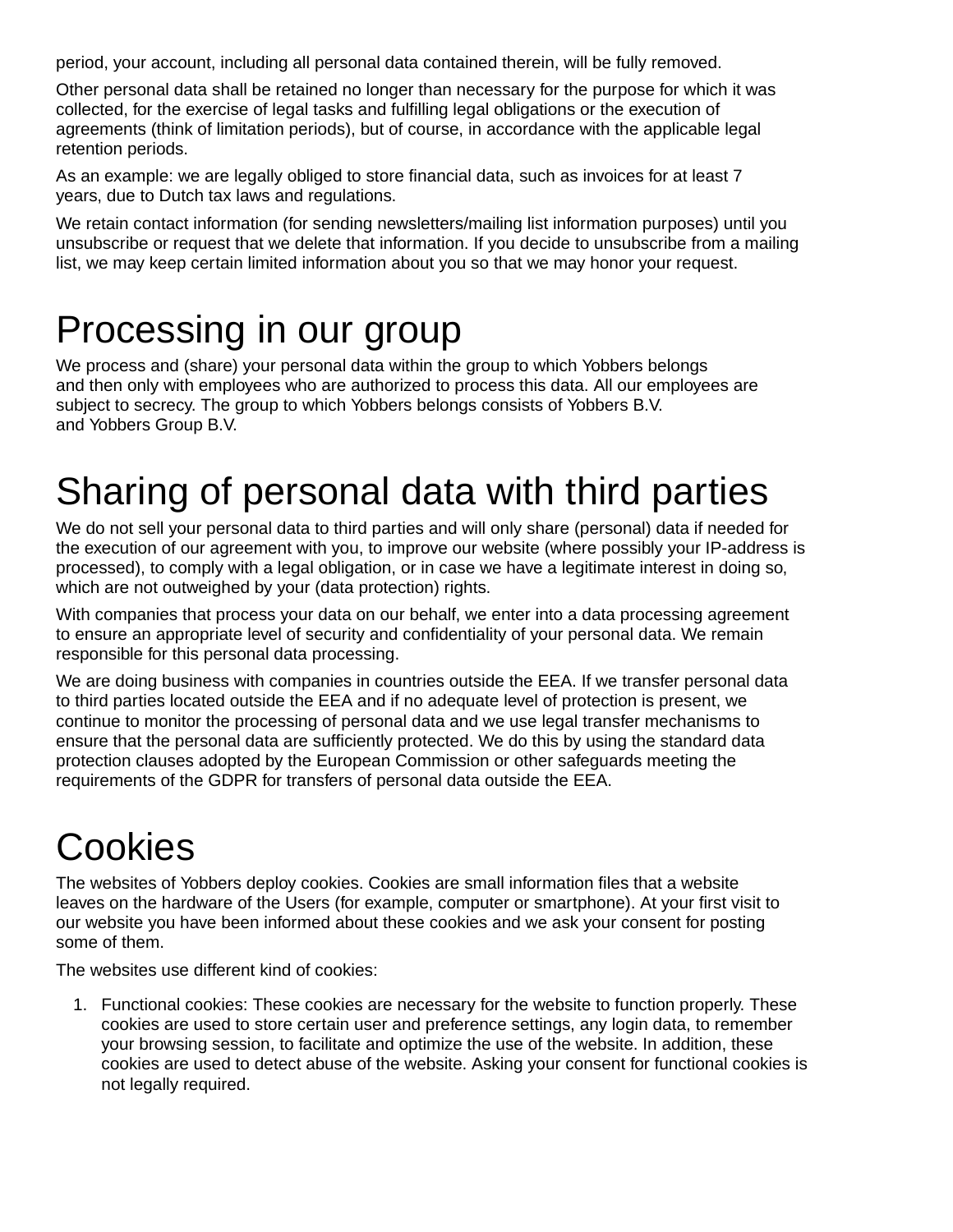- 2. Social media cookies: Information on the website can be shared via social media. This can be done by using the social media buttons present on the website. These operate on the basis of social media cookies that are placed by the social media parties (such as Facebook). By clicking on a social media button, the website visitor will be redirected to the website of the relevant social media party. For the use of the cookies by the social media parties please refer to the information on the websites of these social media parties. This information can change regularly without any influence of Yobbers. Asking your consent for social media cookies is legally required.
- 3. Analytical cookies: These cookies are used to collect information about the use of the website. For this purpose, among others, we use the software from Google Analytics. These cookies measure how many visitors come to the Yobbers websites, at which time the website and pages are visited, from which region the user visits the website, from which website the user is redirected to the website, which pages are visited (how long and how often) and in what order and if errors have occurred. The data collected is used to optimally attune the website to the desires and needs of the website visitors. Asking your consent for analytical cookies is not legally required.

If you decide you do not want our cookies on your computer hardware anymore, you can perform this through your internet browser so that it does not save cookies anymore. In addition, you can also delete all information that was previously stored by your browser settings.

### Overview cookies

De cookies die op deze website worden gebruikt, hebben we in categoriën onderverdeeld. en Hieronder vindt u een beschrijving van elke categorie en kunt u sommige of alle cookies toestaan of weigeren. Wanneer categorieën die eerder waren toegestaan, worden uitgeschakeld, worden alle cookies die aan die categorie zijn toegewezen uit uw browser verwijderd. Bovendien kunt u een lijst met alle cookies zien die aan elke categorie zijn toegewezen, samen met een gedetailleerde beschrijving in de cookieverklaring.

#### [Kom meer te weten](https://www.yobbers.nl/privacybeleid)

#### **Noodzakelijke cookies**

Sommige cookies zijn nodig om de kernfunctionaliteit van onze website mogelijk te maken. De website zal niet goed werken zonder deze cookies en daardoor zijn ze standaard ingeschakeld en kunnen ze niet worden uitgeschakeld.

| Naam                             | Hostnaam       | Pad | Vervaldatum |
|----------------------------------|----------------|-----|-------------|
| _yobbers_session                 | www.yobbers.nl |     | Sessie      |
| 2dfaeb1bd6be147c176aeb44076c11e3 | www.yobbers.nl |     | Sessie      |

#### **Voorkeuren**

Met voorkeurcookies kan de website informatie onthouden over hoe het ontwerp van de website eruitziet of hoe de website zich gedraagt voor de gebruiker. Denk bijvoorbeeld aan het opslaan van de geselecteerde valuta, regio, taal of kleurenthema.

| <b>Naam</b>                         | <b>Hostnaam</b> | Pad | Vervaldatum |            |
|-------------------------------------|-----------------|-----|-------------|------------|
| VISITOR_INFO1_LI .youtube.com<br>VE |                 |     | 180 dagen   | 3de partij |

A cookie that YouTube sets that measures your bandwidth to determine whether you get the new player interface or the old.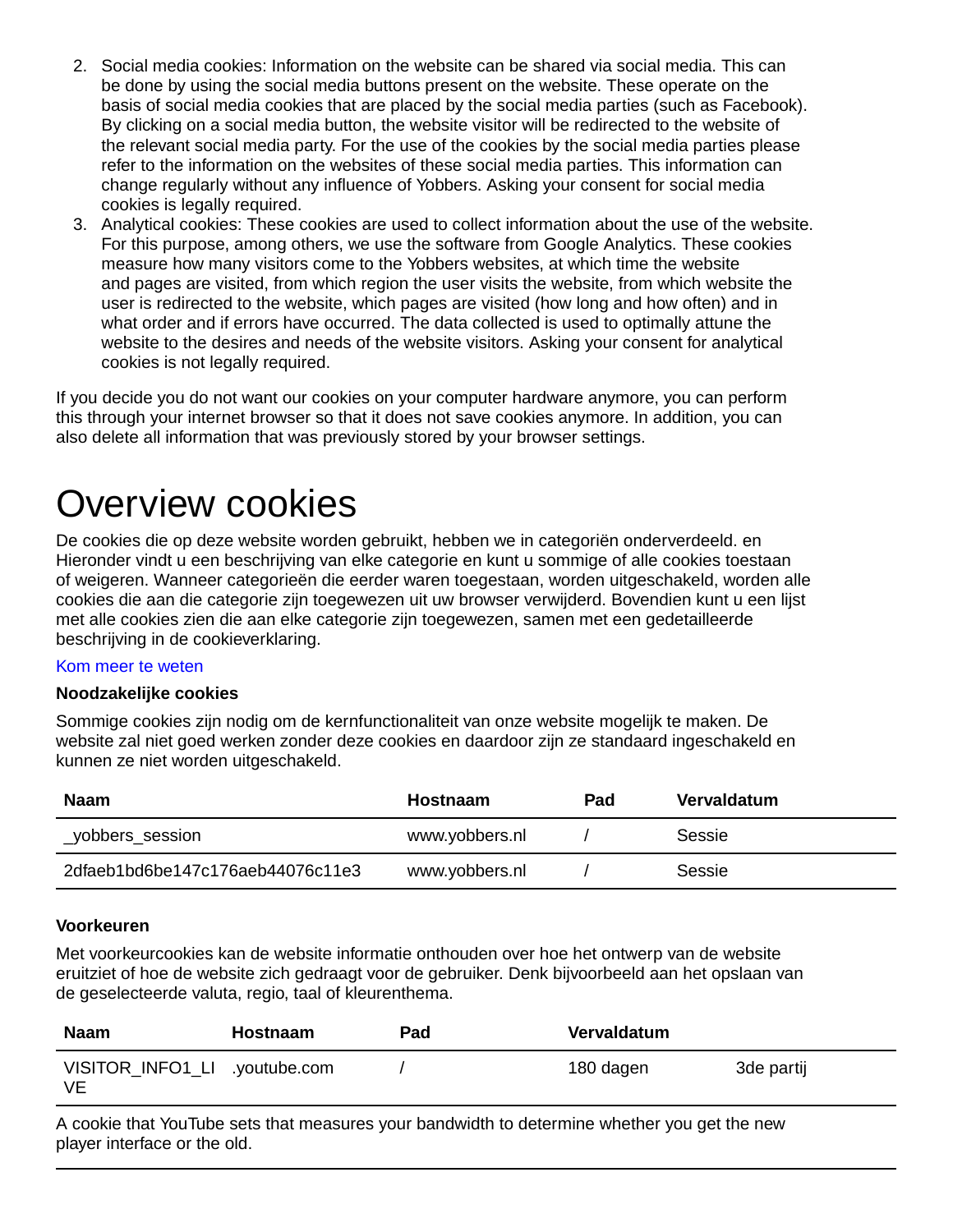### **Analytische cookies**

Analytische cookies helpen ons onze website te verbeteren door informatie over het gebruik ervan te verzamelen en te rapporteren.

| <b>Naam</b>                                                                                                                                                                                                                              | Hostnaam         | Pad      | Vervaldatum           |               |
|------------------------------------------------------------------------------------------------------------------------------------------------------------------------------------------------------------------------------------------|------------------|----------|-----------------------|---------------|
| mp_7f206fd6c80ea43eb8da9b58957e62b6_mixpan<br>el                                                                                                                                                                                         | .yobbers.nl      | $\prime$ | 365 dagen             |               |
| This cookie is for Mixpanel                                                                                                                                                                                                              |                  |          |                       |               |
| $\lrcorner$ ga                                                                                                                                                                                                                           | .yobbers.nl      | $\prime$ | 730 dagen             |               |
| Contains a unique identifier used by Google Analytics to determine that two distinct hits belong to<br>the same user across browsing sessions.                                                                                           |                  |          |                       |               |
| $\_gid$                                                                                                                                                                                                                                  | .yobbers.nl      |          | 1 dag                 |               |
| Contains a unique identifier used by Google Analytics to determine that two distinct hits belong to<br>the same user across browsing sessions.                                                                                           |                  |          |                       |               |
| _hjFirstSeen                                                                                                                                                                                                                             | .yobbers.nl      |          | 1 uur                 |               |
| This cookie is set by Hotjar to identify a new user's first session. It stores a true/false value,<br>indicating whether this was the first time Hotjar saw this user. It is used by Recording filters to<br>identify new user sessions. |                  |          |                       |               |
| $\_gat\_$ *                                                                                                                                                                                                                              | .yobbers.nl      | $\prime$ | 1 uur                 |               |
| Used by Google Analytics to throttle request rate (limit the collection of data on high traffic sites)                                                                                                                                   |                  |          |                       |               |
| _hjIncludedInPageviewSample                                                                                                                                                                                                              | www.yobbers.nl / |          | 1 uur                 |               |
| This cookie is set to let Hotjar know whether that visitor is included in the data sampling defined<br>by your site's pageview limit.                                                                                                    |                  |          |                       |               |
| _hjAbsoluteSessionInProgress                                                                                                                                                                                                             | .yobbers.nl      |          | 1 uur                 |               |
| The cookie is set so Hotjar can track the beginning of the user's journey for a total session count.<br>It does not contain any identifiable information.                                                                                |                  |          |                       |               |
| bcookie                                                                                                                                                                                                                                  | .linkedin.com    |          | 730 dagen, 12<br>uren | 3de<br>partij |
| This is a Microsoft MSN 1st party cookie for sharing the content of the website via social media.                                                                                                                                        |                  |          |                       |               |
| hjSessionUser_764583                                                                                                                                                                                                                     | .yobbers.nl      | $\prime$ | 365 dagen             |               |
| hjSession_764583_                                                                                                                                                                                                                        | .yobbers.nl      |          | 1 uur                 |               |
| $\_ga\_^*$                                                                                                                                                                                                                               | .yobbers.nl      | $\prime$ | 730 dagen             |               |
| Contains a unique identifier used by Google Analytics 4 to determine that two distinct hits belong<br>to the same user across browsing sessions.                                                                                         |                  |          |                       |               |
| hjIncludedInSessionSample                                                                                                                                                                                                                | www.yobbers.nl / |          | 1 uur                 |               |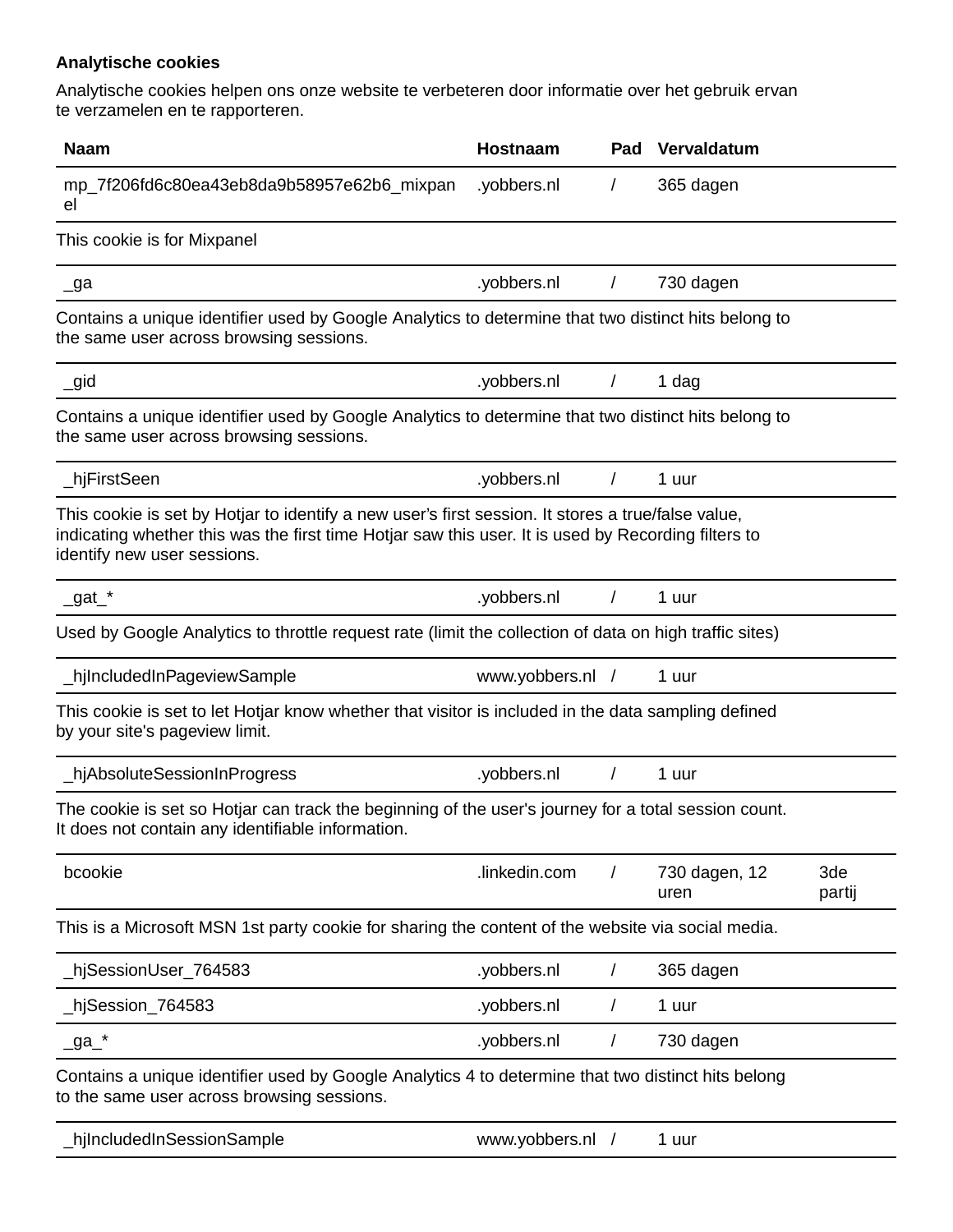| Hostnaam     | Pad | Vervaldatum           |                                                                                                                                                                                                                                                                                                                                                                                                                                                                                                             |
|--------------|-----|-----------------------|-------------------------------------------------------------------------------------------------------------------------------------------------------------------------------------------------------------------------------------------------------------------------------------------------------------------------------------------------------------------------------------------------------------------------------------------------------------------------------------------------------------|
|              |     |                       |                                                                                                                                                                                                                                                                                                                                                                                                                                                                                                             |
| .bing.com    |     | 390 dagen             | 3de<br>partij                                                                                                                                                                                                                                                                                                                                                                                                                                                                                               |
|              |     |                       |                                                                                                                                                                                                                                                                                                                                                                                                                                                                                                             |
| .yobbers.nl  |     | 395 dagen, 16<br>uren |                                                                                                                                                                                                                                                                                                                                                                                                                                                                                                             |
|              |     |                       |                                                                                                                                                                                                                                                                                                                                                                                                                                                                                                             |
| .youtube.com |     | Sessie                | 3de<br>partij                                                                                                                                                                                                                                                                                                                                                                                                                                                                                               |
|              |     |                       |                                                                                                                                                                                                                                                                                                                                                                                                                                                                                                             |
|              |     |                       | This cookie is set to let Hotjar know whether that visitor is included in the data sampling defined<br>Microsoft User Identifier tracking cookie used by Bing Ads. It can be set by embedded microsoft<br>scripts. Widely believed to sync across many different Microsoft domains, allowing user tracking.<br>Snapchat pixel unique ID of the user, similar to how the ga cookie works with Google Analytics<br>This cookie is set by YouTube video service on pages with YouTube embedded videos to track |

### **Marketingcookies**

Marketingcookies worden gebruikt om bezoekers op websites te volgen, zodat uitgevers relevante en boeiende advertenties kunnen weergeven.

| <b>Naam</b>                                                                            | Hostnaam                                    | Pad | Vervaldatum                                                                                                                                                                                              |            |
|----------------------------------------------------------------------------------------|---------------------------------------------|-----|----------------------------------------------------------------------------------------------------------------------------------------------------------------------------------------------------------|------------|
| _gcl_au                                                                                | .yobbers.nl                                 |     | 90 dagen                                                                                                                                                                                                 |            |
| data.                                                                                  |                                             |     | Used by Google AdSense to understand user interaction with the website by generating analytical                                                                                                          |            |
| $_t$ fbp                                                                               | .yobbers.nl                                 |     | 90 dagen                                                                                                                                                                                                 |            |
|                                                                                        |                                             |     | Facebook Pixel advertising first-party cookie. Used by Facebook to track visits across websites to<br>deliver a series of advertisement products such as real time bidding from third party advertisers. |            |
| UserMatchHistory                                                                       | .linkedin.com                               |     | 30 dagen                                                                                                                                                                                                 | 3de partij |
| user across browsing sessions.                                                         |                                             |     | Contains a unique identifier used by LinkedIn to determine that two distinct hits belong to the same                                                                                                     |            |
| AnalyticsSyncHistor<br>у                                                               | .linkedin.com                               |     | 30 dagen                                                                                                                                                                                                 | 3de partij |
|                                                                                        | place for users in the Designated Countries |     | Used by LinkedIn to store information about the time a sync with the Ims_analytics cookie took                                                                                                           |            |
| lang                                                                                   | .ads.linkedin.com                           |     | Sessie                                                                                                                                                                                                   | 3de partij |
| Session-based cookie that remembers the user's selected language version of a website. |                                             |     |                                                                                                                                                                                                          |            |
| lidc                                                                                   | .linkedin.com                               |     | 1 dag                                                                                                                                                                                                    | 3de partij |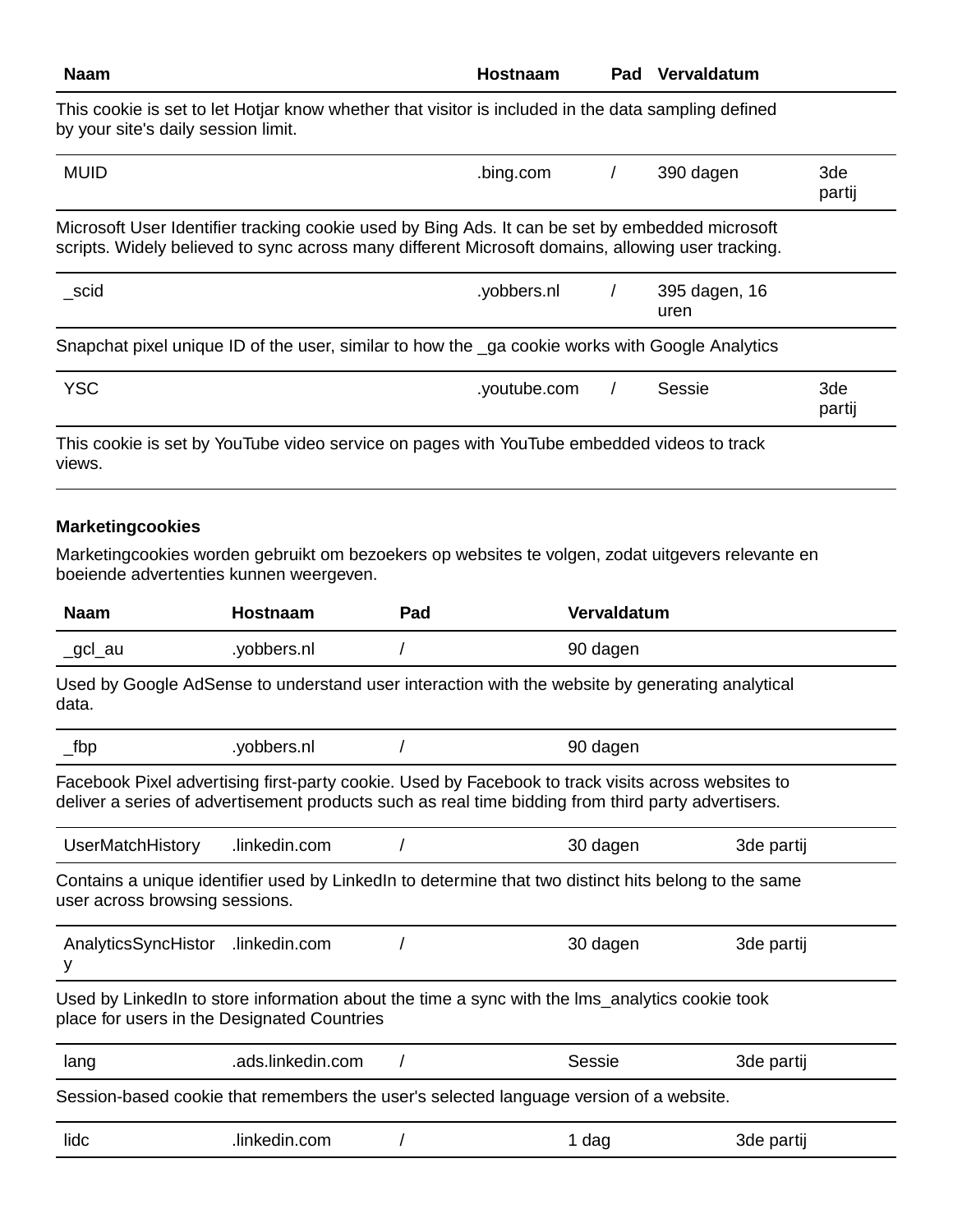| <b>Naam</b>                   | Hostnaam                                             | Pad      | Vervaldatum                                                                                                                                                                                          |            |
|-------------------------------|------------------------------------------------------|----------|------------------------------------------------------------------------------------------------------------------------------------------------------------------------------------------------------|------------|
| Used by LinkedIn for routing. |                                                      |          |                                                                                                                                                                                                      |            |
| lang                          | .linkedin.com                                        |          | Sessie                                                                                                                                                                                               | 3de partij |
|                               |                                                      |          | Session-based cookie that remembers the user's selected language version of a website.                                                                                                               |            |
| bscookie                      | .www.linkedin.com                                    | $\prime$ | 730 dagen, 12<br>uren                                                                                                                                                                                | 3de partij |
|                               |                                                      |          | Used by the social networking service, LinkedIn, for tracking the use of embedded services.                                                                                                          |            |
| $li\_gc$                      | .linkedin.com                                        |          | 723 dagen, 4<br>uren                                                                                                                                                                                 | 3de partij |
| purposes                      |                                                      |          | Used by LinkedIn to store consent of guests regarding the use of cookies for non-essential                                                                                                           |            |
| test_cookie                   | .doubleclick.net                                     |          | 1 uur                                                                                                                                                                                                | 3de partij |
|                               | Used to check if the user's browser supports cookies |          |                                                                                                                                                                                                      |            |
| _uetsid                       | .yobbers.nl                                          |          | 1 dag                                                                                                                                                                                                |            |
| end user perusing the site.   |                                                      |          | This cookie is used by Bing to determine what ads should be shown that may be relevant to the                                                                                                        |            |
| _uetvid                       | .yobbers.nl                                          |          | 390 dagen                                                                                                                                                                                            |            |
|                               |                                                      |          | Used by Microsoft Advertising to store a unique, anonymized visitor ID to personalize marketing.                                                                                                     |            |
| $_t$ ttp                      | .tiktok.com                                          |          | 390 dagen                                                                                                                                                                                            | 3de partij |
|                               |                                                      |          | Used by Tiktok to track user behaviour for the purposes of serving targeted advertisements.                                                                                                          |            |
| _ttp                          | .yobbers.nl                                          |          | 390 dagen                                                                                                                                                                                            |            |
|                               |                                                      |          | Used by Tiktok to track user behaviour for the purposes of serving targeted advertisements.                                                                                                          |            |
| <b>IDE</b>                    | .doubleclick.net                                     |          | 730 dagen                                                                                                                                                                                            | 3de partij |
|                               |                                                      |          | Used by Google's DoubleClick to serve targeted advertisements that are relevant to users across<br>the web. Targeted advertisements may be displayed to users based on previous visits to a website. |            |

These cookies measure the conversion rate of ads presented to the user.

#### **Andere cookies**

De cookies in deze categorie zijn nog niet gecategoriseerd en het doel ervan kan op dit moment onbekend zijn.

| <b>Naam</b> | <b>Hostnaam</b> | Pad             | <b>Vervaldatum</b> |            |
|-------------|-----------------|-----------------|--------------------|------------|
| X-AB        | sc-static.net   | /scevent.min.js | l dag              | 3de partij |
| sc_at       | .snapchat.com   |                 | 390 dagen          | 3de partij |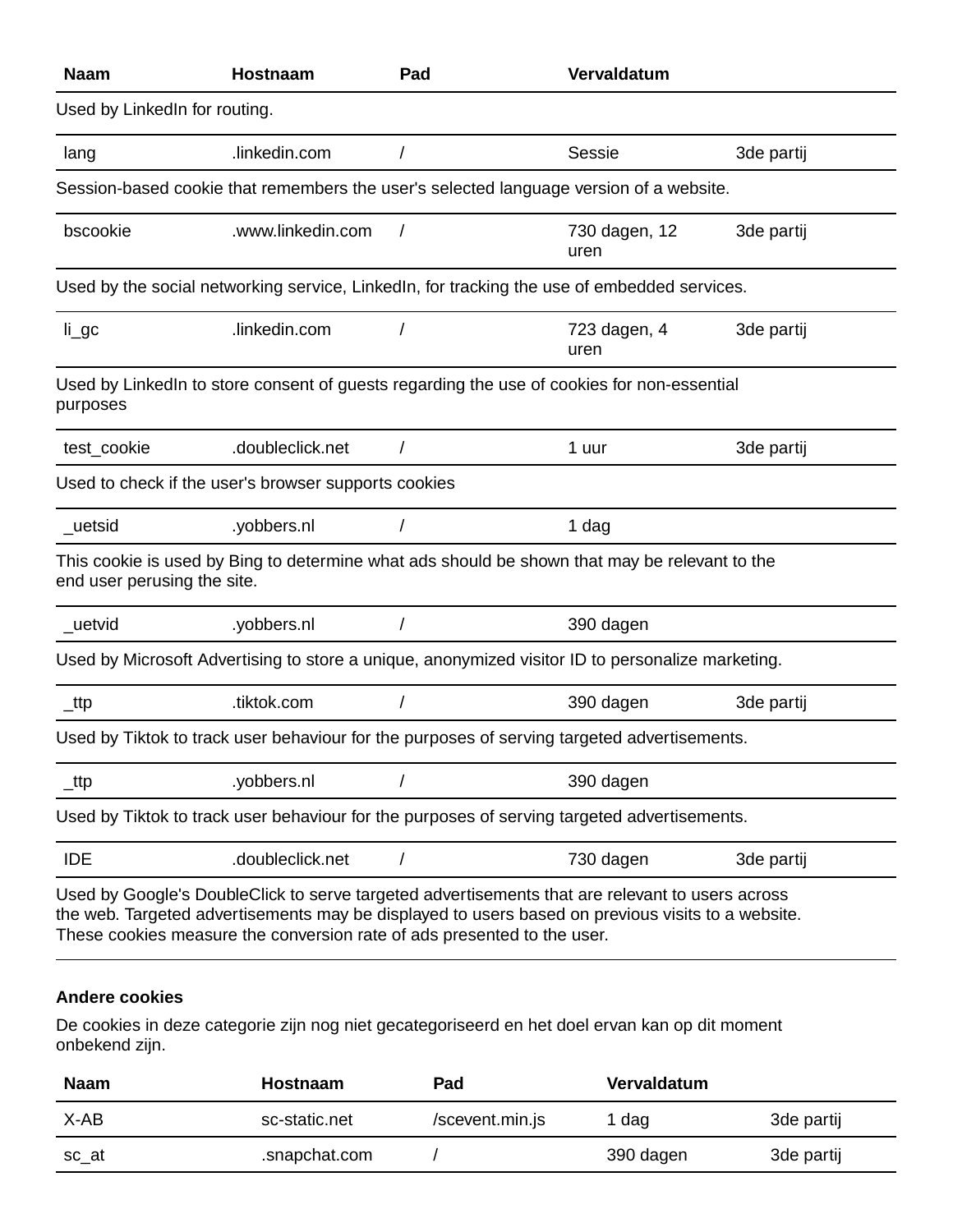| <b>Naam</b>       | <b>Hostnaam</b> | Pad | Vervaldatum |
|-------------------|-----------------|-----|-------------|
| _tt_enable_cookie | .yobbers.nl     |     | 390 dagen   |

## Your data protection rights

You have the right to access your personal data, to correct or to remove it. You can do this through the personal settings/environment of your account.

In addition, you have the right to withdraw your permission for the processing of your data or to object to the processing of your personal data by Yobbers. You also have the right of data portability. That means that you can apply that the information we have of you will be transferred in a computer file to you or another organization, appointed by you.

To ensure that the request for data portability is done by you, we ask you to send a copy of your ID in the request. Please blacken out your photo, MRZ (machine readable zone, the strip with numbers at the bottom of your passport or ID-card), passport/ID-card number and social security number (BSN) in this copy of your passport. This is to protect your privacy.

Would you like to use your right to object and/or right to use data portability or if you have other questions/comments about the data processing, please send a specified request to [info@yobbers.com](mailto:info@yobbers.com).

Yobbers will respond to this in writing within one month of receipt of your request. We may contact you in order to adequately process you request. Depending on the complexity and the number of requests, Yobbers is entitled to extent this period by two additional months. You shall be informed by Yobbers of any such extension within one month of receipt of the request, together with the reasons for the delay. Yobbers only accepts to processes your data protection rights after we have had the opportunity to identify you properly.

Yobbers can reject a request to exercise your data protection rights if:

- Your request is not clearly specified;
- Your identity cannot be established with reasonable certainty;
- The data processing involved is allowed in connection with a fraud and/or criminal investigation, a legal obligation or a legal action;
- The request follows a previous request within an unreasonable interval or if the request constitutes a misuse of your rights. An interval of 6 months or less will, in general, be considered as an unreasonable interval.

Any (partial) rejection of your request will be explained to you in writing.

## How we protect personal information

We take the protection of your data seriously and take appropriate measures to prevent misuse, loss, unauthorized access, unwanted disclosure and unauthorized modification. Yobbers will ensure that only authorized personnel have access to the personal data necessary for the performance of their duties. Personnel with access to personal data is bound to maintain full confidentiality with regards to your personal data and to process it strictly in accordance with Yobbers instructions, or to comply with a requirement of law.

The connection you have with Yobbers' websites and recruitment platforms is encrypted and authenticated using TLS 1.2, ECDHE\_RSA with P-256, and AES 128 GCM technologies. This is to make sure the communication through our website is secured, preventing unauthorized others to intercept the personal data and other information you provide to us.

Although we use appropriate security measures, the transmission of data over the internet (including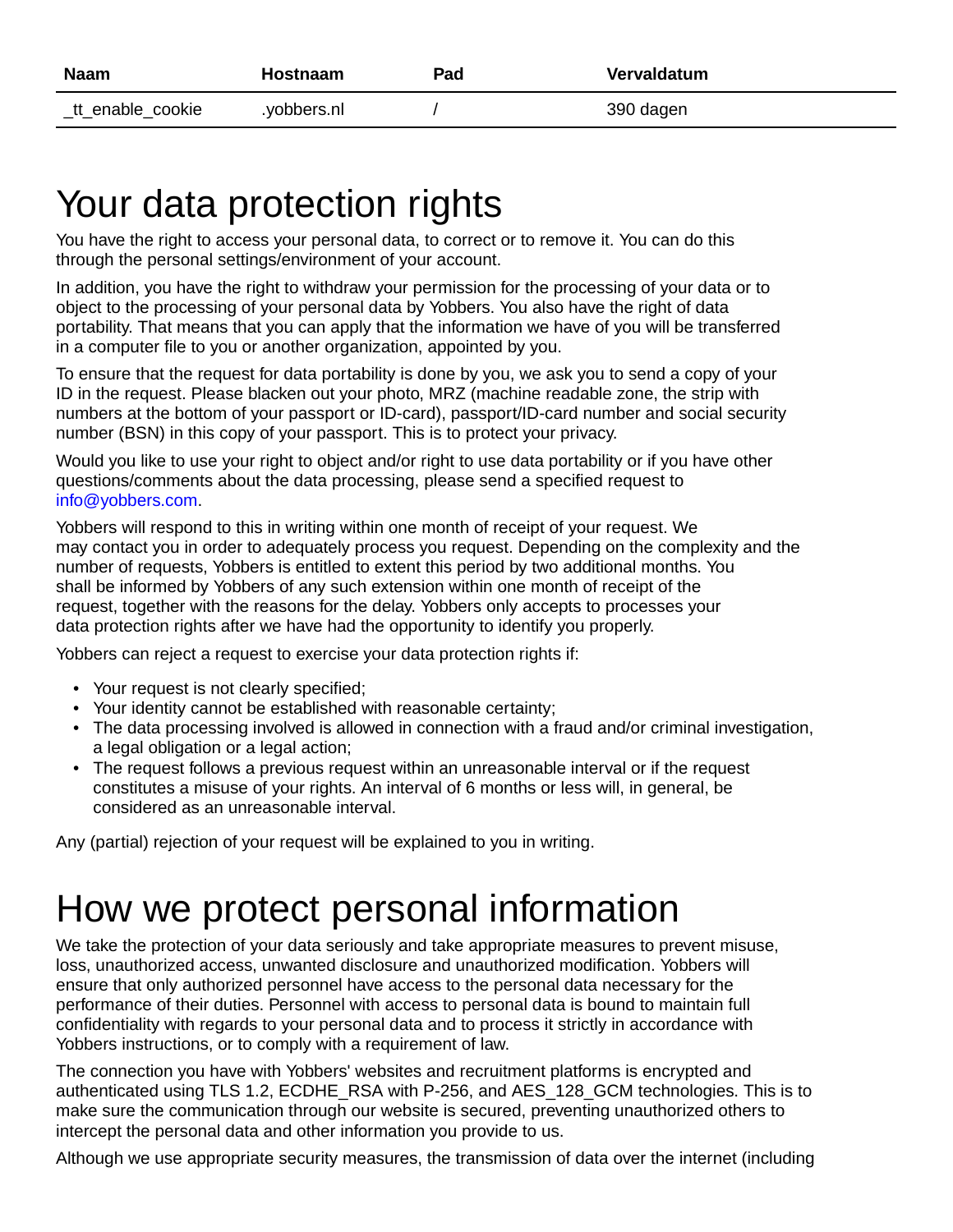by e-mail) is never completely secure. We endeavor to protect Personal Data properly, but we cannot guarantee full security of data transmitted to or by Yobbers.

If you feel that your personal data are not properly secured or there is evidence of abuse or data breach, please contact us via [info@yobbers.com.](mailto:info@yobbers.com)

### Data breach

What is a data breach? A data breach is a security breach leading to the accidental or unlawful destruction, loss, alteration, unauthorized disclosure of, or access to, personal data transmitted, stored or otherwise processed.

If you have knowledge of a data breach or a possible data breach, we kindly ask you to notify us immediately. We deal with such notifications promptly and perform further investigation, whilst taking appropriate measures necessary to prevent further harm or damage to those involved and to us. As the law requires: a data breach that can have serious consequences, will be reported to the Supervisory Authority by Yobbers and to the people(s) whose personal data are involved in this data breach if prescribed by law.

# Third-party Privacy Statement

On our websites you will find some links to other organizations outside of the Yobbers legal structure. Although these third-party organizations are carefully selected by Yobbers, we take no responsibility for the handling of personal data by or on behalf of these third parties. For this, please read the privacy statement (if any) of the organizations.

## Transfers of undertaking

In the event of the sale or transfer of our company or assets, or a part thereof, Yobbers reserves the right to also transfer the personal data we obtained from you. In the event of such a sale or transfer, we will undertake a reasonable effort to impose the obligation to the purchaser to process the personal data in accordance with the terms of this privacy statement. If you have any questions about the processing of your personal data after such transfer or sale, you can contact the organisation to which we have transferred your personal data.

# Questions, feedback and complaints

We regularly check whether we comply with this privacy statement and update it if new laws and regulations require this or if changes occur in our business operations. If you have any questions about this privacy statement, please feel free to contact us via [info@yobbers.com](mailto:info@yobbers.com).

In addition, you have the right to lodge a complaint with a Supervisory Authority if you believe your data protection rights are compromised by Yobbers. For your convenience, we have listed the name and website information of these Supervisory Authorities from the countries in which usually our data subjects reside:

Netherlands Autoriteit Persoonsgegevens [www.autoriteitpersoonsgegevens.nl](http://www.autoriteitpersoonsgegevens.nl/)

Belgium L'Autorité de protection des données or de Gegevensbeschermingsautoriteit <https://www.autoriteprotectiondonnees.be/>or <https://www.gegevensbeschermingsautoriteit.be/>

Germany The respective data protection authorities of the Federal States ("Länder"). A list of the competent authorities  $+$  contact information is available on the website of *[Die Bundesbeauftragte für](https://www.bfdi.bund.de/DE/Infothek/Anschriften_Links/anschriften_links-node.html)* [den Datenschutz und die Informationsfreiheit](https://www.bfdi.bund.de/DE/Infothek/Anschriften_Links/anschriften_links-node.html)